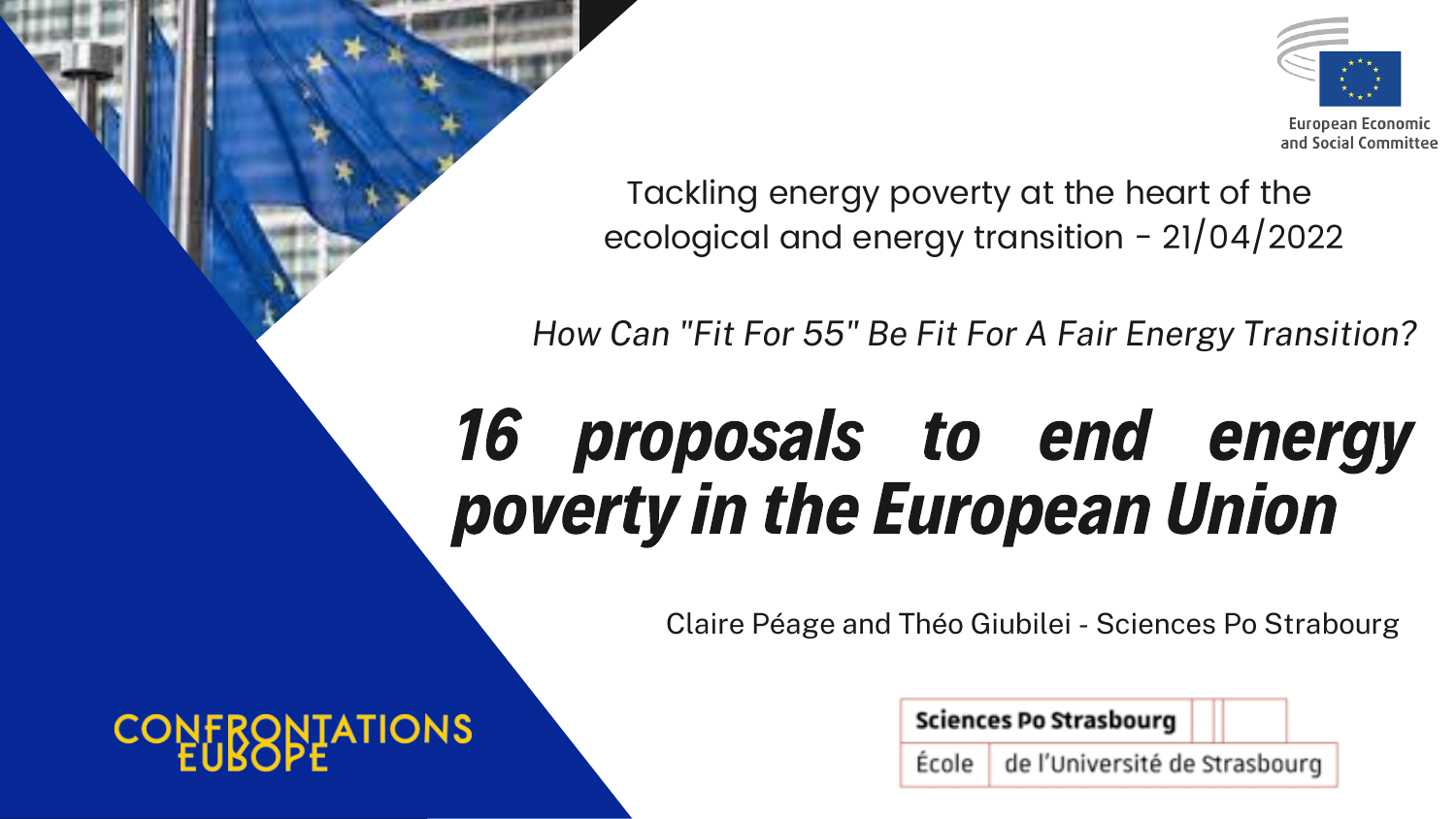### Methodology:

- **10 students of Sciences Po Strasbourg** Master's degree in European studies
- Partnership with the Think Tank **Confrontations Europe,** under the supervision of **Michel Derdevet**
- Report based on **various Members States** ;
- **Interviews** with :
	- **Experts on energy policies**: Jacques Percebois, Teva Meyer, Rachel Guyet, Jérémie Zeitoun, Lisa Desvallée... ;
	- **Administrators of European institutions**: EBI, EESC ;
	- **Politicians**: MEPs ; french majors and member of parliament
	- **Organisations working on social, energy or/and environnemental fields**: Ökoinstitut, Fondation Abbé Pierre, Médiateur national de l'énergie, Wuppertal Institut...;
	- **Companies**: ENGIE, E-control... ;
- **Academic research / statistics.**



## Energy poverty in Europe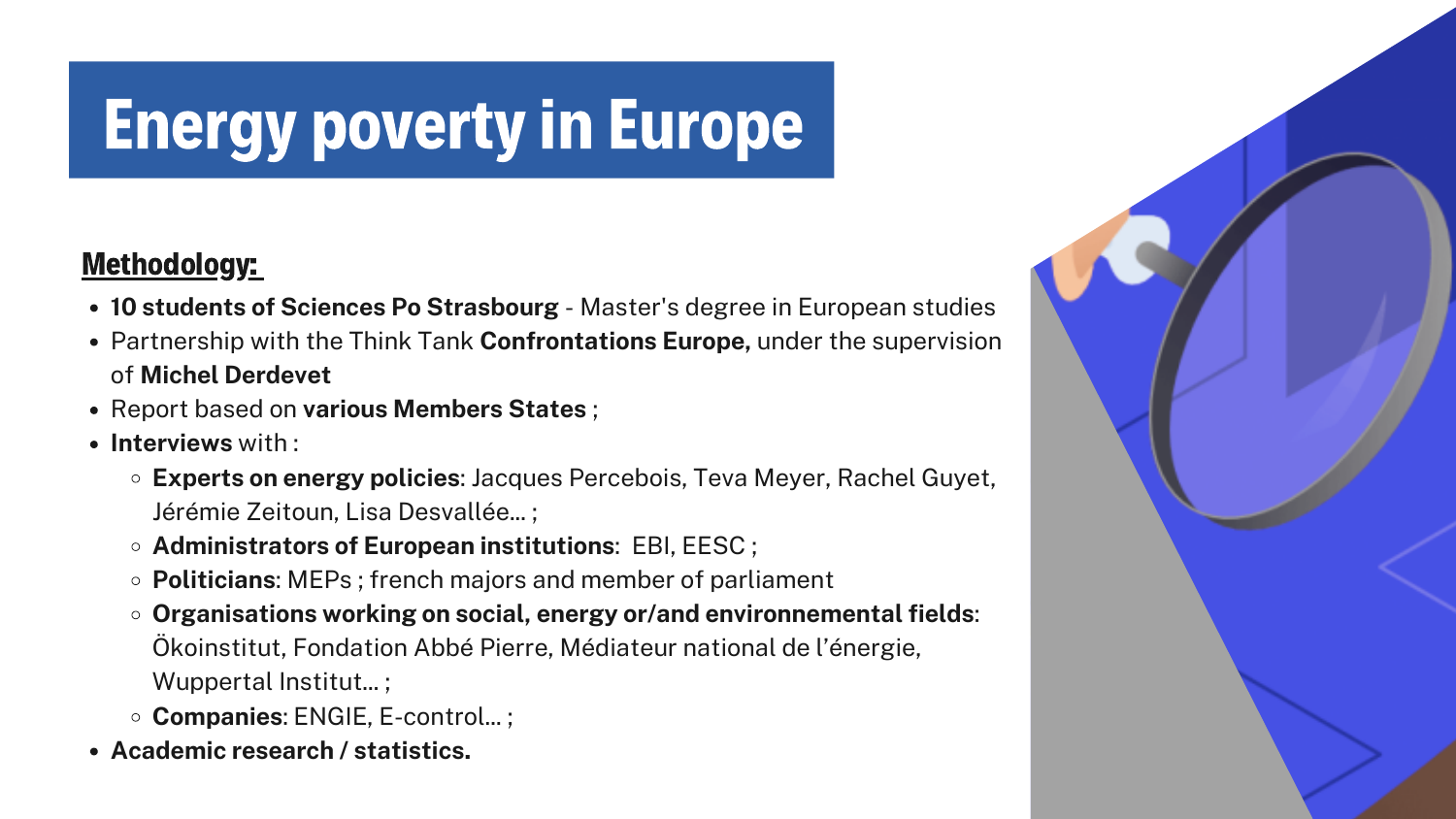## Definition of "energy poverty": challenge for the Fit for 55

- First definition proposed by the European Commission in the directive on energy efficiency
- Lack of a global vision
- Necessity of a multidimensionnel approach

*"The situation where a household or individual cannot afford the basic energy services (heating, cooling, lighting, mobility and electricity) that ensure a decent standard of living, due to a combination of low income, high energy expenditure and low energy efficiency of their dwelling and captivity to the private car as a mode of transport for essential activities. "*

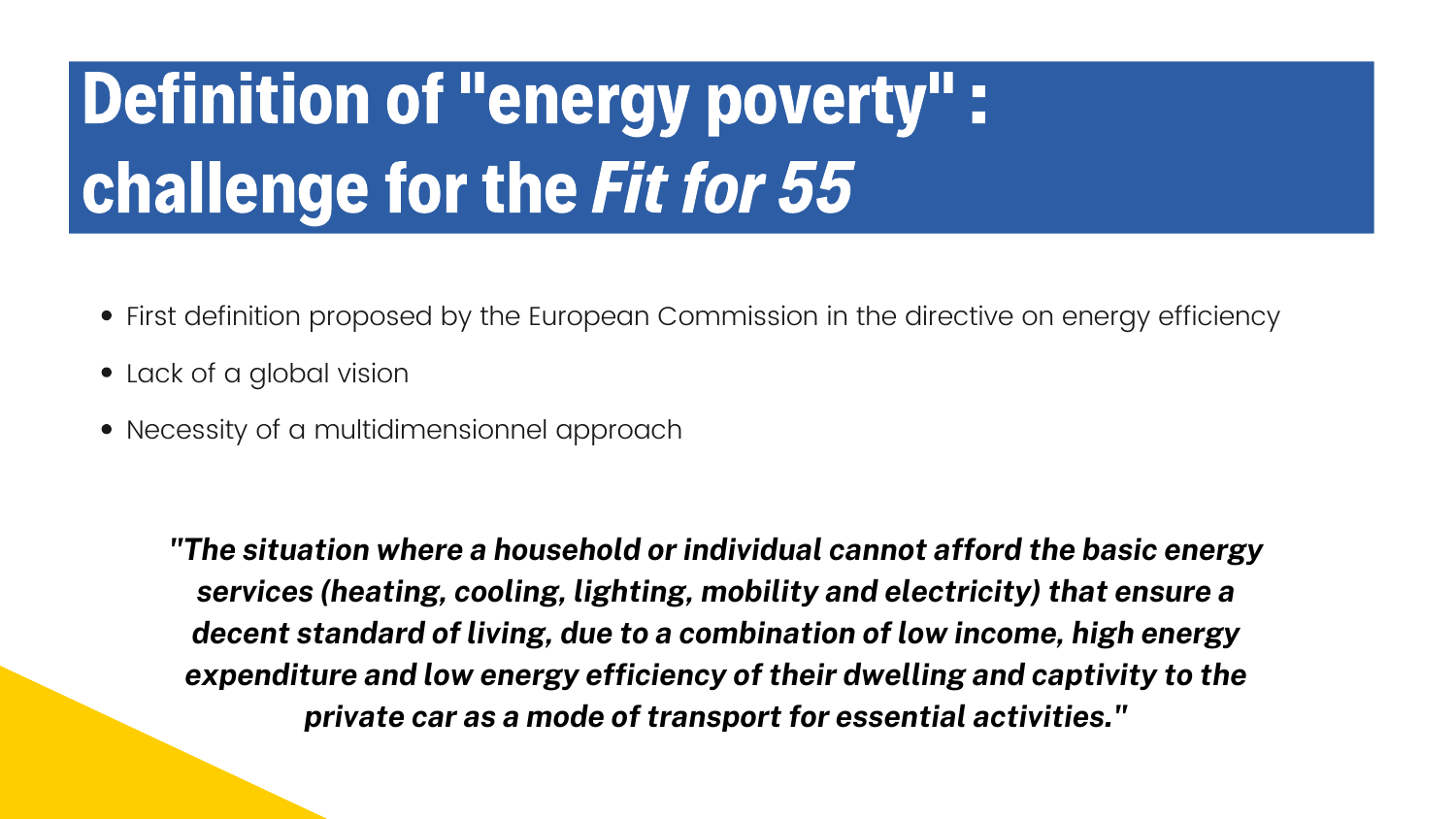## Ending energy poverty through thermal renovation of buildings

#### of final energy consumption of greenhouse gas emissions **40% 36%**



 $\rightarrow$  **Proposal : Implement measures to cover the full cost of a complete energy renovation work for lowincome households.**

#### **In the EU, buildings are responsible for:**

- review of directives welcomed;
- global renovation of the building is the most efficient;
- cost for the poorest households is unbearable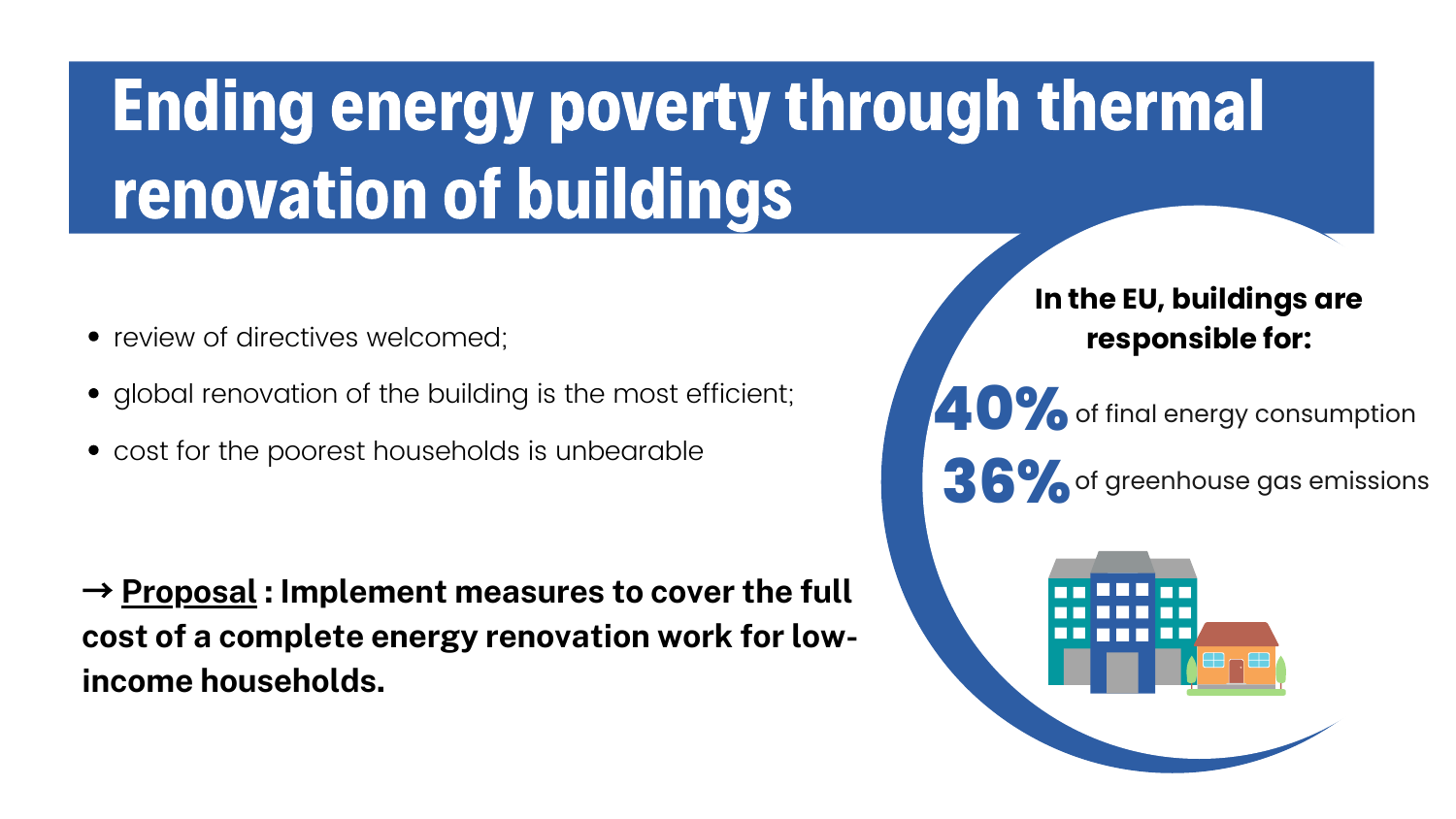## Ending energy poverty through effective social measures

 $\rightarrow$  **Proposal : Improve support for vulnerable households by creating one-stop counters with more human and financial resources.**

 $\rightarrow$  **Proposal : Automatic social tariffs and vouchers for vulnerable households to simplify access to social rights.**

- Problems to access social rights, mainly for the poorest households;
- ETS reform will affect households;
- Climate Social Fund insufficient for the issue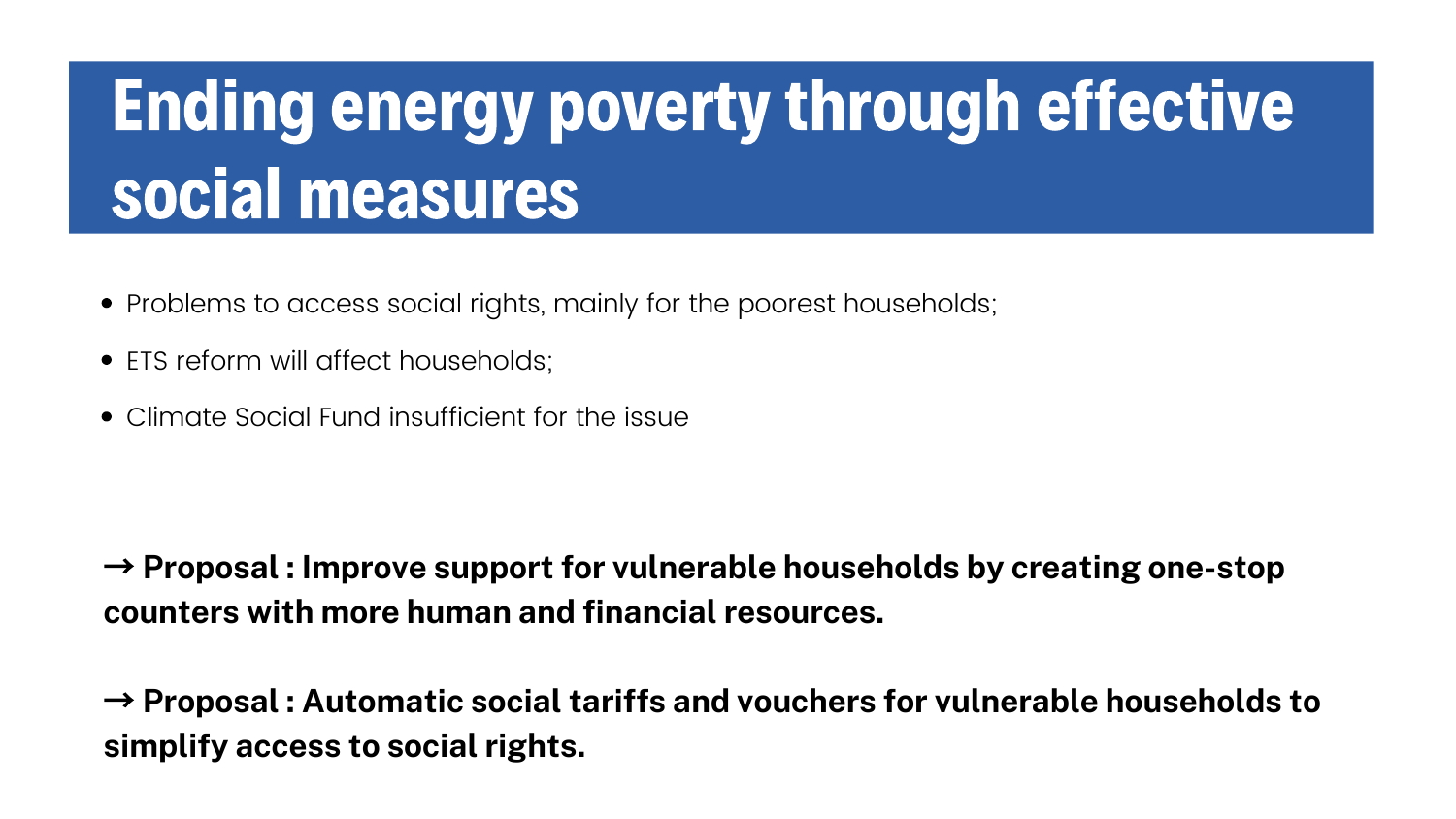## Ending energy poverty in its mobility dimension

- launched in october 2021.
- all public transportation of the country
- annual price between 821 and 1095€



 $\rightarrow$ **fares by 2028.**

#### **Austrian "climate ticket" (KlimaTicket Ö) :**

 **Proposal : Put in place a European "climate ticket" and national "climate tickets" with social**

- Taking into account mobility in definition of energy poverty; • Improve public transportation through massive
- investments;
- connect all territories and improve interoperability;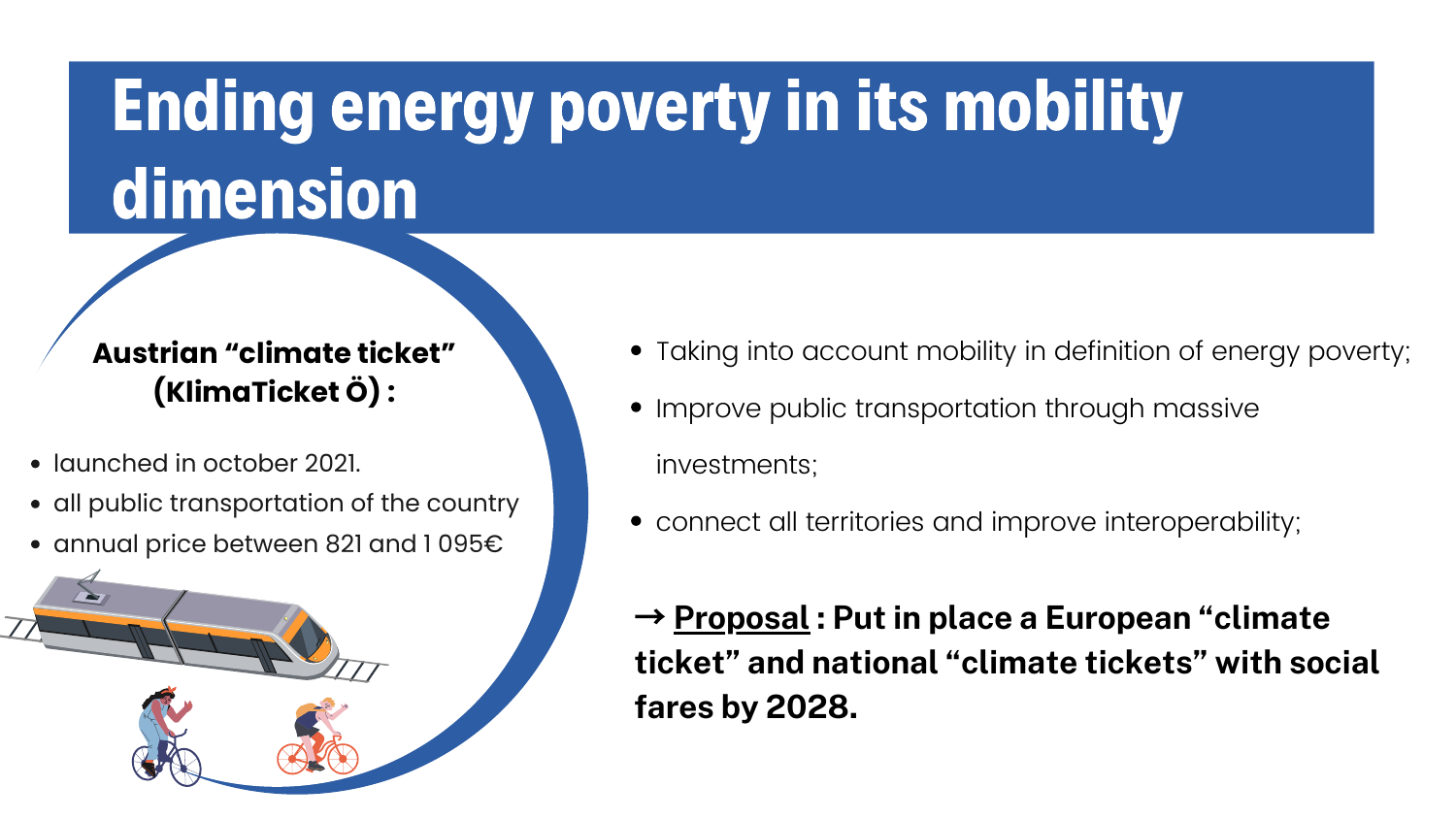## Ending energy poverty by strengthening the multi-level governance approach

 $\rightarrow$  **Proposal : Implement public policies to support local authorities in setting up local plans and developing methods of targeting energy poverty that are more appropriate to the situation in the territory.**

- Share governance with local and regional authorities;
- Ease access to and share of information;
- Ease access to finance.